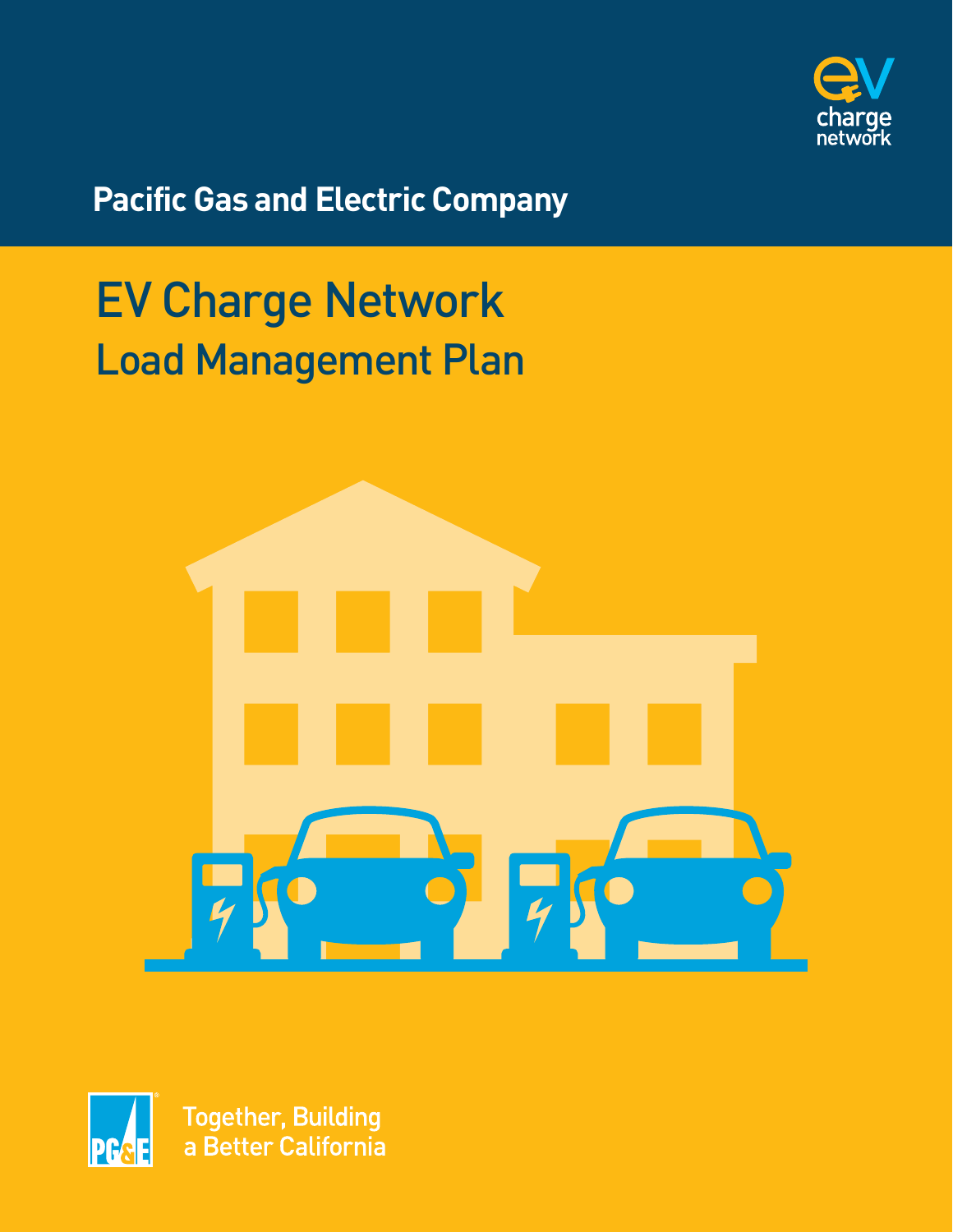

### **CONTENTS**

| Load Management Plan Overview 1 |  |
|---------------------------------|--|
|                                 |  |
|                                 |  |
|                                 |  |
|                                 |  |
|                                 |  |
|                                 |  |

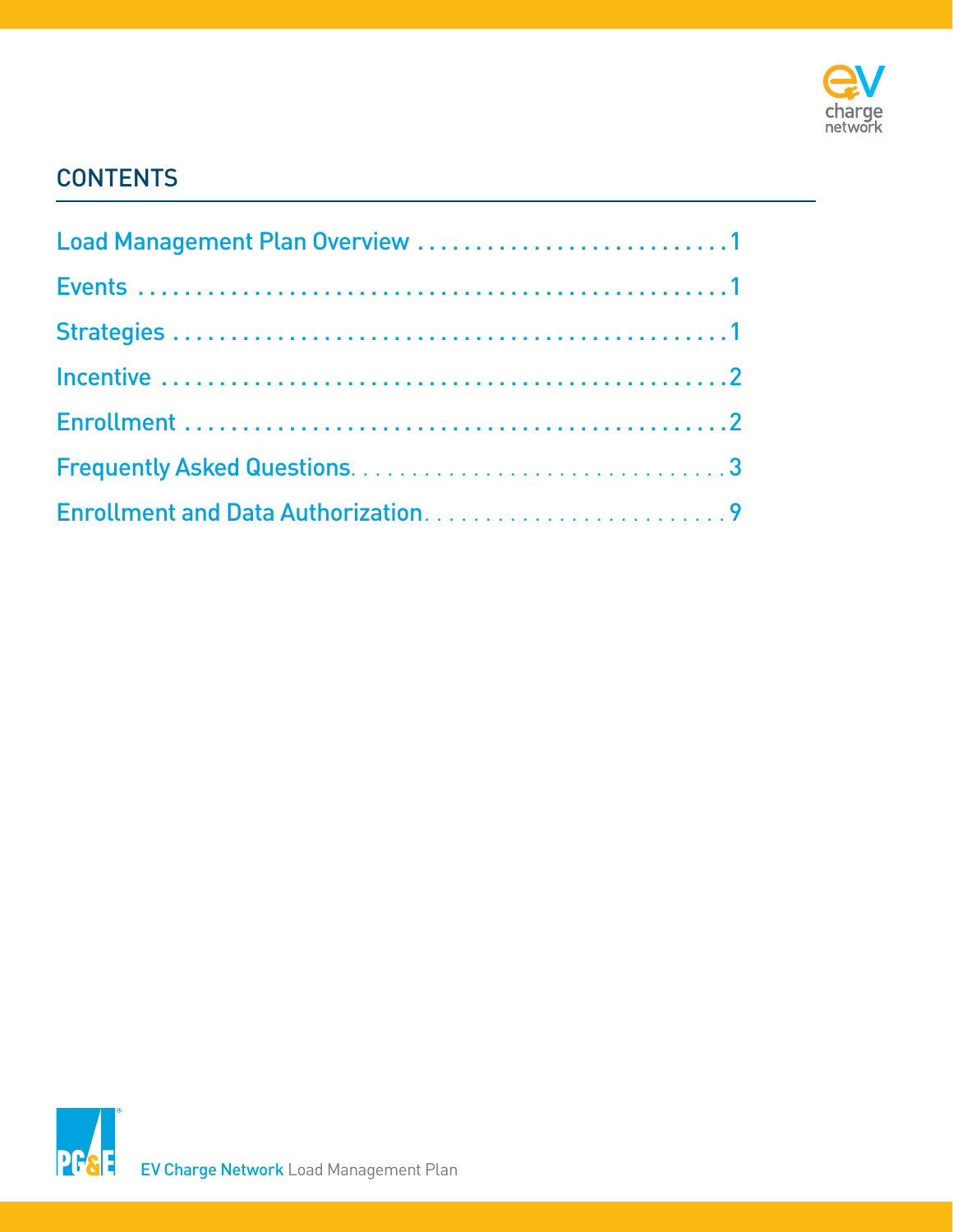

# <span id="page-2-0"></span>Load Management Plan Overview

EV Charge Network program participants who choose to implement their own pricing (Custom Pricing), such as free charging or a flat fee, must participate in the EV Charge Network Load Management Plan. The Load Management Plan utilizes a PG&E Demand Response (DR) pilot program, and as a part of this program participants will be asked to shift the amount of EV charging at their site on certain occasions (called "events") to support the grid. Sometimes PG&E will ask participants to increase EV charging at their site, such as times when there is significant generation of renewable energy like solar. Other times, PG&E will ask participants to decrease EV charging at their site, such as times when there is high demand for electricity. If Load Management Plan participants respond to the events, they will be eligible to receive an incentive payment on their PG&E bill.

## **F**vents

#### **Load Management Plan events will be called during the following times:**

- Events to increase EV charging: 8 am to 1 pm
- Events to decrease EV charging: 4 pm to 9 pm

Events will typically last 1-2 hours within the above timeframes, though could last longer for load decrease events. Both types of events can be called year-round depending on grid conditions.

By approximately 5 pm on the day before an event, Load Management Plan participants will be notified of the type of event (increase or decrease EV charging) and the time of the event. Each site's vendor will receive the signal for the event and communicate the event information to site hosts and drivers.

# **Strategies**

During the event, participants can enact load management strategies to respond to the event objective. Participants can work with their EV Service Provider (EVSP) vendor to determine a strategy to participate in the events, or they can implement their own tactics. Participants will need to document on their Rates and Pricing Selection Form the load management tactics that they plan to use to meet the event goals.

Some load management tactics may include:

- Sending communications (e.g. emails or text messages) to employees or residents to encourage charging at certain times;
- Adjusting the pricing for drivers during the event (e.g. increasing the price of charging during load reduction events, or decreasing the price of charging during load increase events);

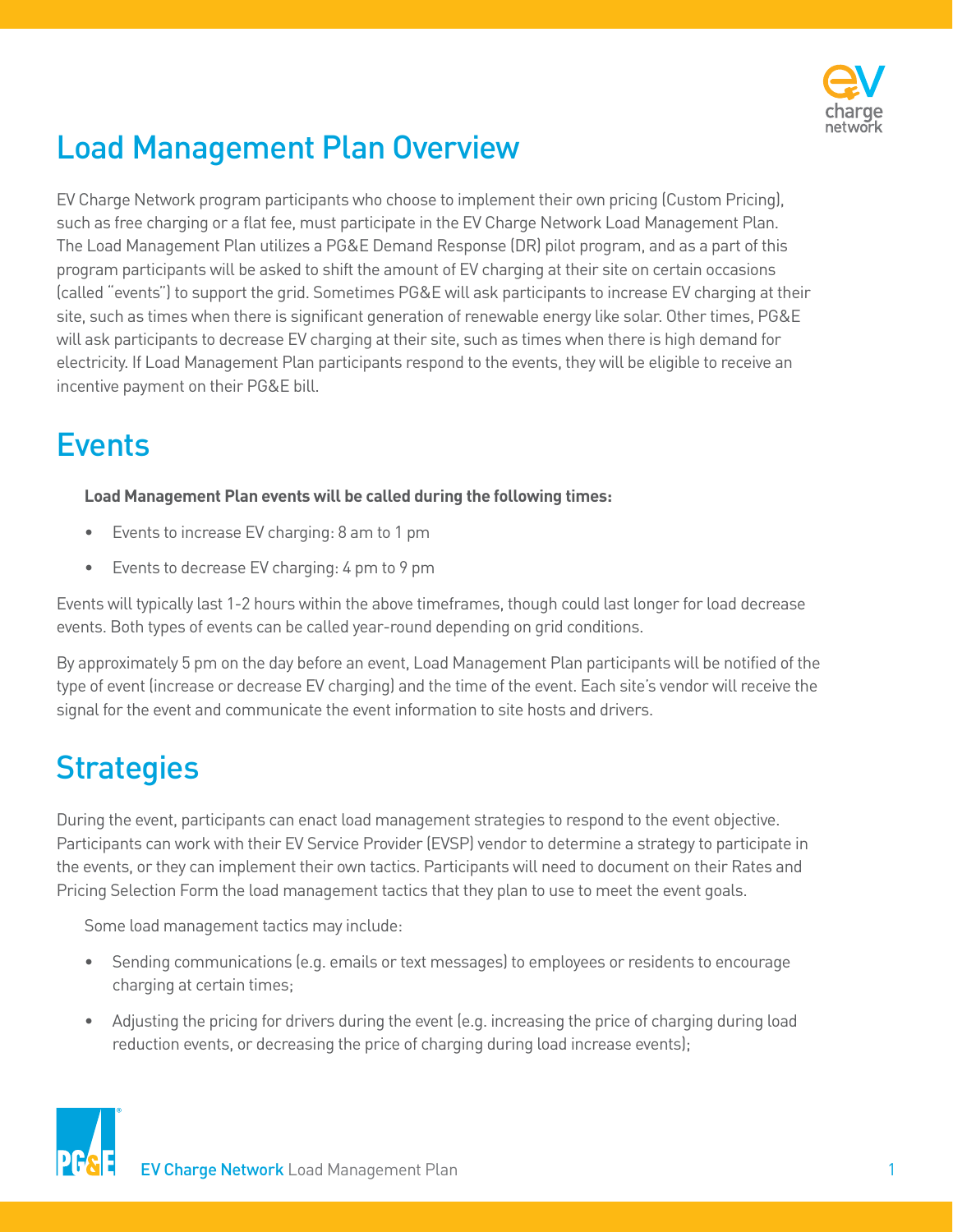

- <span id="page-3-0"></span>• Requiring advance scheduling of charging sessions on event days;
- Utilizing strategies that the site's EVSP can implement, such as an overall power reduction to the set of chargers during load decrease events; or
- Any other strategy that the participant would like to try to influence charging behavior when an event occurs.

### **Incentive**

Load Management Plan participants are eligible for an incentive payment if the EV charging load at their site responds to the event goals. The incentive payment will be awarded to the participant as a credit on their PG&E bill on a quarterly basis.

In order to calculate the incentive payment, the site's event performance will be determined by comparing the usage during an event hour to the site's average usage on recent, non-event days. The performance for each event type will be averaged for the entire month. If the average monthly performance for a site is at least 20 percent of the site's total EV charging capacity, then the participant will be eligible for an incentive payment of \$10 per kilowatt (\$5/kW in each direction) multiplied by the monthly average performance, computed independently for load increase and load decrease.

Please review the Frequently Asked Questions in this guide for a more detailed example of the incentive calculation.

There is no penalty if the site's monthly performance does not earn the incentive payment.

# Enrollment

If you are a participant in the EV Charge Network program and plan to select Custom Pricing, please follow these steps to enroll in the Load Management Plan:

- 1. Discuss load management strategies with your EVSP, and determine what strategy you will use to shift EV charging according to the events.
- 2. Complete the Rates and Pricing Selection Form, detailing your custom pricing structure and the load management strategies that will be implemented to meet the event goals, and submit it to your PG&E project manager.
- 3. Review and complete the DR pilot enrollment and data authorization form at the end of this guide.
- 4. Email the completed DR pilot enrollment form to [EVChargeNetwork@pge.com](mailto:EVChargeNetwork%40pge.com?subject=) with the subject line "Load Management Plan Enrollment".

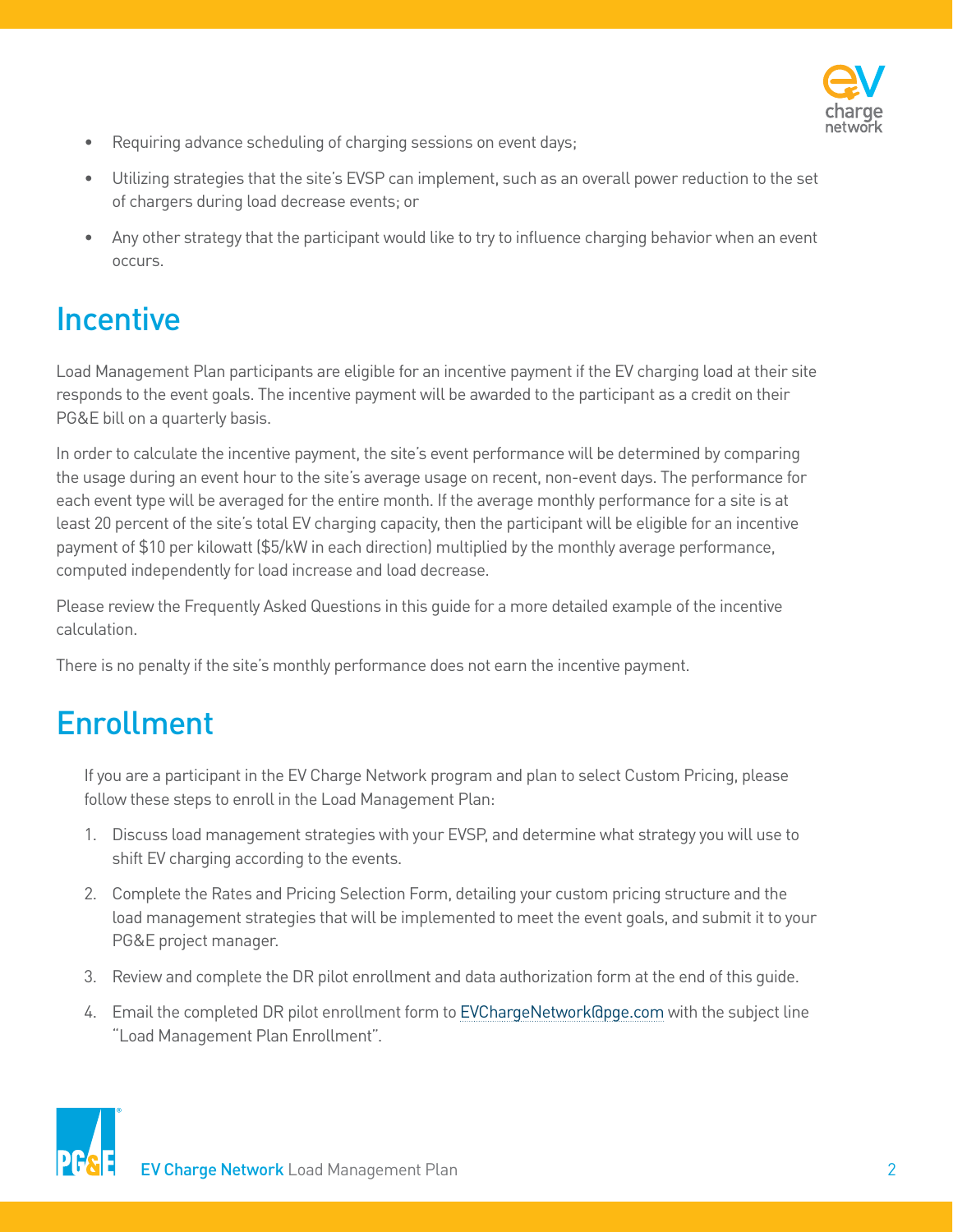

# <span id="page-4-0"></span>Frequently Asked Questions

### **Why do I need to participate in the Load Management Plan?**

Program participants choosing a custom pricing option, such as free charging or a flat fee, must participate in the Load Management Plan to ensure that their custom pricing does not negatively impact the grid. The Load Management Plan will occasionally ask participants to adjust the EV charging at their site to support the grid.

### **What does participation in the Load Management Plan mean for me?**

Participants will be requested to shift the EV charging at their site on certain occasions (called "events") to support the grid. Sometimes PG&E will ask participants to increase EV charging at their site, such as times when there is significant generation of renewable energy. Other times PG&E will ask participants to decrease EV charging at their site, such as times when the grid is experiencing peak demand. Participants will be eligible to earn an incentive payment for their performance in the events.

### **When will Load Management Plan events occur?**

Load Management Plan events will be called during the following times:

- Events to increase EV charging: 8 am to 1 pm
- Events to decrease EV charging: 4 pm to 9 pm

Events will typically last 1-2 hours within the above timeframes, though could last longer for load decrease events.

### **How will I be notified of events?**

The event signal will be sent by 5 pm the day before an event via Open ADR 2.0b to each site's vendor. The event signal will notify the vendor of the type of the event (increase or decrease EV charging) and the time of the event. The vendor will pass on the event information to the program participant.

#### **How often will events occur?**

Events are called based on grid conditions and electricity market prices. As such, there is no specific rule for how often events will be called. If PG&E determines that events are being called too often or too little, PG&E may adjust its trigger conditions to impact the frequency of events. In addition, PG&E may call events due to simulated market signals.

### **How do I adjust EV charging at my site to meet events?**

Participants can work with their vendor to determine a strategy to participate in the events, or they can implement their own tactics. Some load management tactics may include:

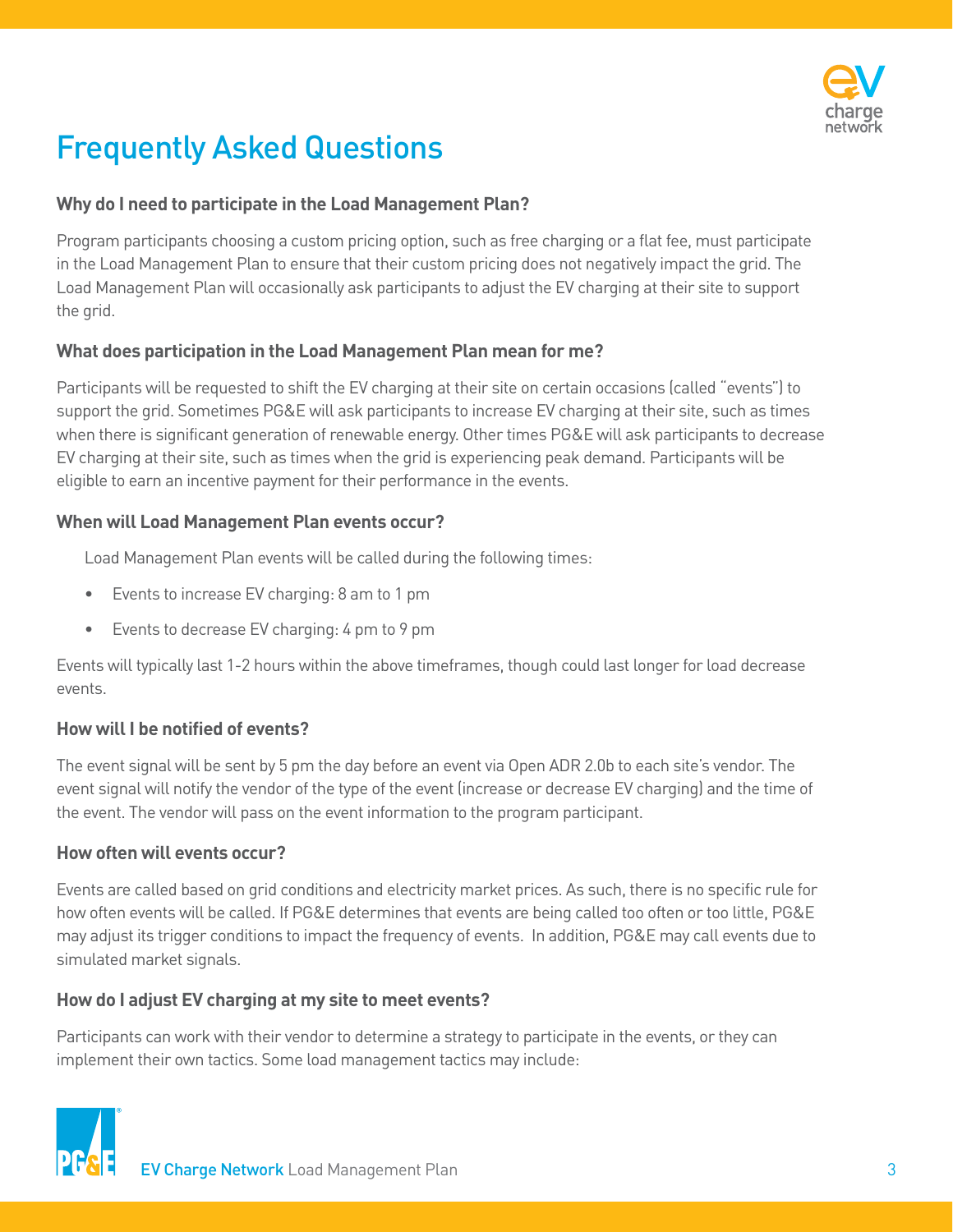

- Sending communications (e.g. emails or text messages) to drivers to encourage charging at certain times;
- Adjusting the pricing for drivers during the event (e.g. increasing the price of charging during load reduction events, or decreasing the price of charging during load increase events);
- Requiring advance scheduling of charging sessions on event days;
- Utilizing strategies that the site's vendor can implement, such as an overall power reduction to the set of chargers during load decrease events;
- Or any other strategy that the participant would like to try to influence charging behavior when an event occurs.

Participants will need to notify their PG&E Project Manager of the load management tactics that they plan to use to meet the event goals.

### **How do I enroll in the Load Management Plan?**

- 1. Discuss load management strategies with your EVSP, and determine what strategy you will use to shift EV charging according to the events.
- 2. Complete the Rates and Pricing Selection Form, detailing your custom pricing structure and the load management strategies that will be implemented to meet the event goals, and submit it to your PG&E project manager.
- 3. Review and complete the DR pilot enrollment and data authorization form at the end of this guide.
- 4. Email the completed DR pilot enrollment form to [EVChargeNetwork@pge.com](mailto:EVChargeNetwork%40pge.com?subject=) with the subject line "Load Management Plan Enrollment".

### **How will my site's performance in the event be evaluated?**

The load increase or load decrease in each event will be evaluated using a baseline methodology similar to the California Independent System Operator (CAISO) baseline for Proxy Demand Resources. The baseline is the average of the most recent 10 similar non-event days. The increase or decrease amount for each event hour is calculated as the EV charging load during the event relative to the baseline. The increase or decrease amount is compared to the site's total capacity of EV charging to determine a performance ratio for the event.

Monthly performance is calculated as the average of performance in all event hours during the month.

### **Is there an incentive for responding to the events?**

If the average monthly performance for a site is at least 20 percent of the site's total EV charging capacity, then the participant will be eligible for an incentive payment of \$10 per kilowatt (\$5/kW in each direction) multiplied by the monthly average performance, computed independently for load increase and load decrease. The incentive payment will be awarded to the participant as a credit on their PG&E bill on a quarterly basis.

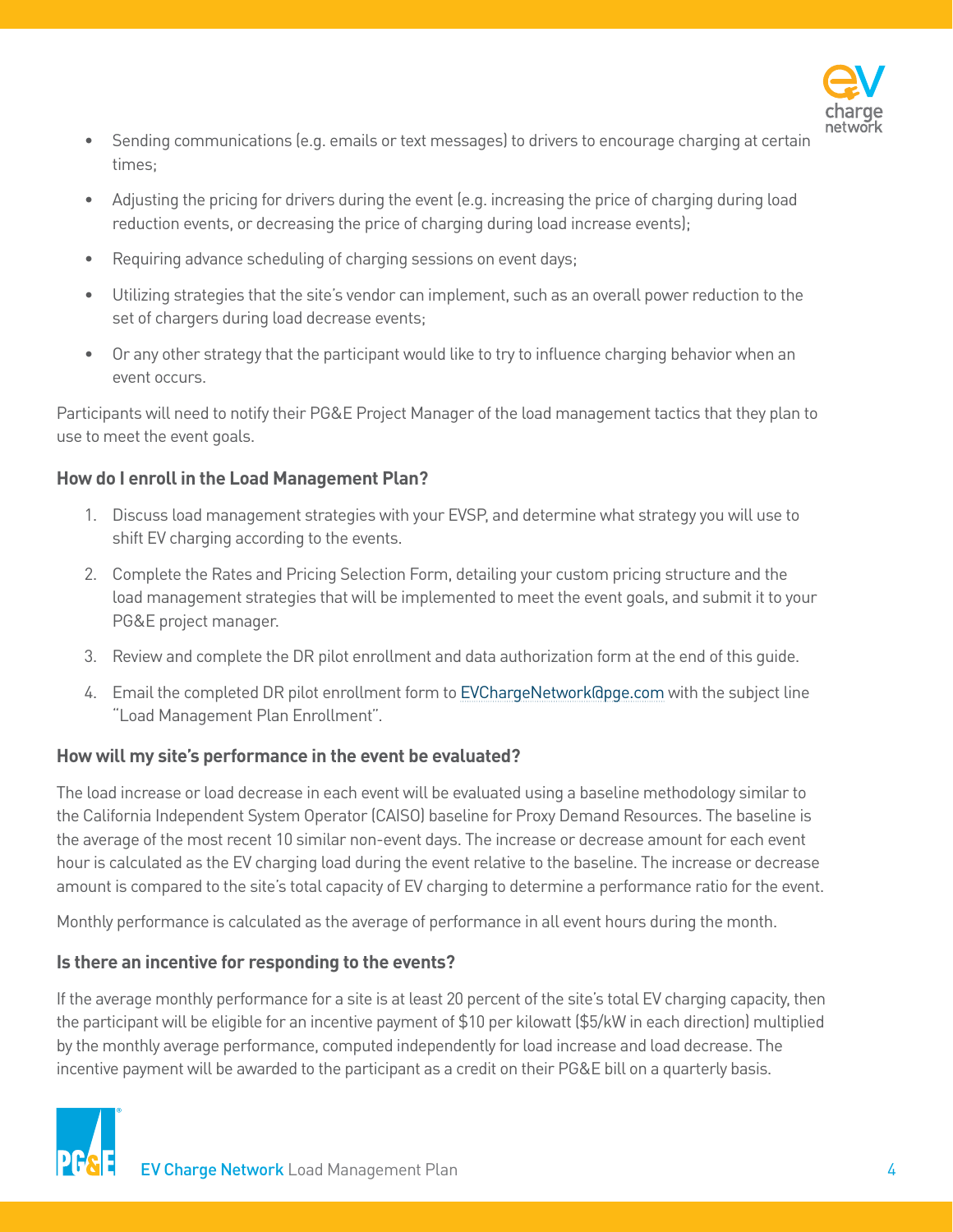

For example, if your site typically responds to the events by increasing or decreasing the charging load by 3 cars (or approximately 21 kW) compared to your average usage, that would result in a monthly incentive of \$210 (21 kW \* \$5/kW for increase events + 21 kW \* \$5/kW for decrease events). Since the incentive will be distributed quarterly, that would be \$630 for three months of events. The incentive is issued quarterly as a credit on your PG&E bill.

#### **Is there an example of the incentive calculation?**

Suppose a site has 10 charging ports at 7 kW each, for a total capacity of 70 kW of EV charging. Two events are called during the month, one increase and one decrease.

The increase event is from 10 am to 11 am, during which the site typically uses 21 kW of EV charging from the "baseline" data, which is approximately 3 cars charging. During the event, EV charging load is increased to 56 kW (or approximately 8 cars charging). The hourly performance ratio is (56 kW – 21 kW) / 70 kW = 50%. Since there was only one load increase hour that month, the monthly average hourly performance for load increase is also 50%.

The monthly incentive payment for the increase event is:

(\$5 per kW) \* (70 kW) \* 50% = \$175

The decrease event is from 5 pm to 7 pm, during which the site typically uses 35 kW the first hour (5 cars) and 42 kW the second hour (7 cars). During the event, EV charging load is decreased to 14 kW the first hour (2 cars) and 7 kW the second hour (one car).

The hourly performance ratios are:

Hour 1: (35 kW – 14 kW) / 70 kW = 30%,

Hour 2: (42 kW – 7 kW) / 70 kW = 50%.

The monthly average hourly performance for the decrease events is:

 $(30\% + 50\%) / 2 = 40\%$ 

The monthly incentive payment for the decrease events is:

(\$5 per kW) \* (70 kW) \* 40% = \$140

The total monthly incentive payment is \$175 + \$140 = \$315.

#### **Is there a penalty if I do not meet the event goals?**

Participation in the Load Management Plan is a requirement for program participants who choose to use Custom Pricing. There is no financial penalty if performance is insufficient; however, participants will not receive the incentive payment. PG&E reserves the right to switch program participants to Pass-Through Pricing if they are consistently failing to participate in the Load Management Plan.

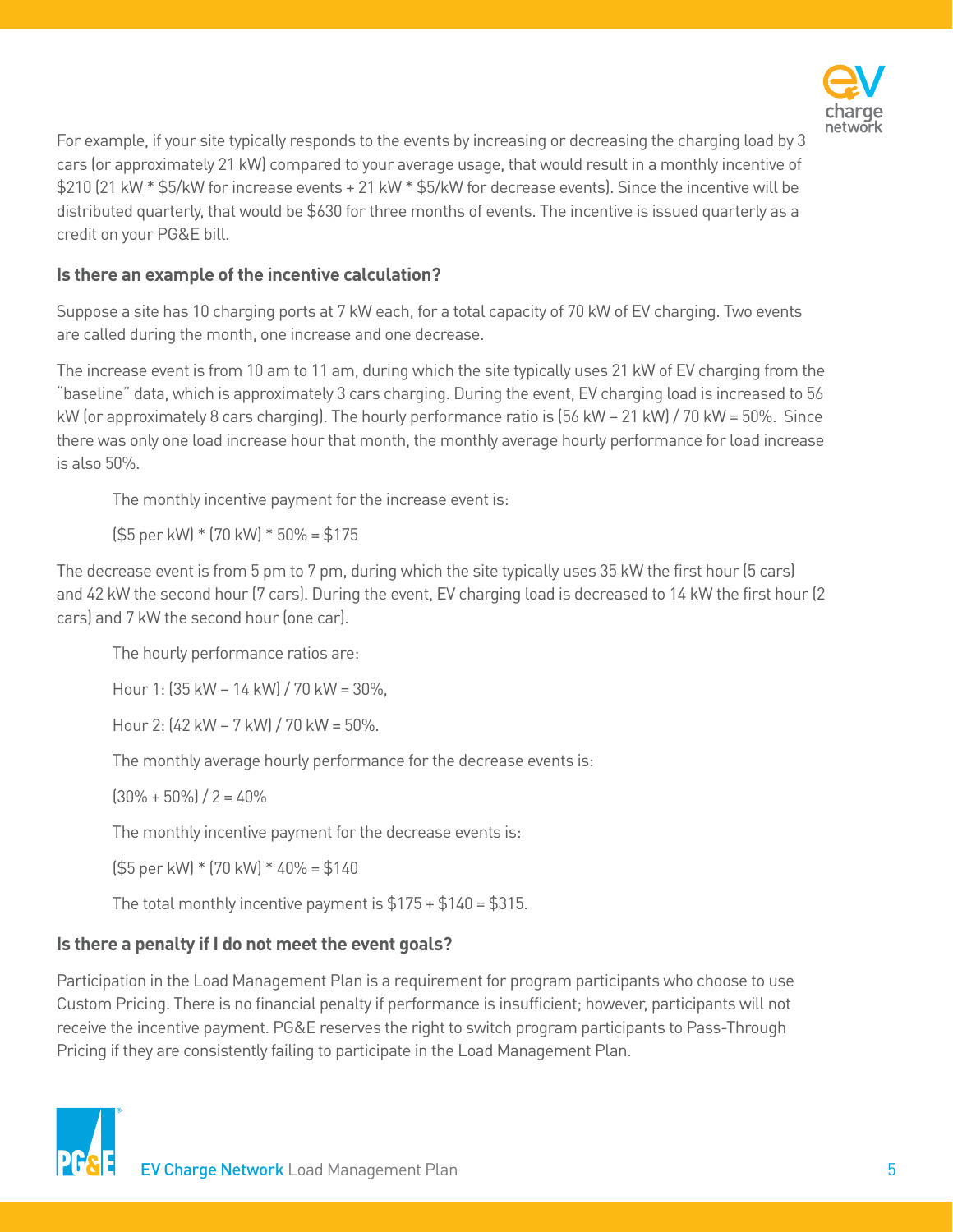

### **Why do I need to enroll in the Excess Supply Pilot?**

The Excess Supply Pilot is one of PG&E's existing demand response programs. PG&E is leveraging this pilot as the mechanism to call events in the EVCN Load Management Plan.

Each site's vendor will be enrolled as the direct participant in the pilot. Program participants will need to submit the pilot enrollment and data authorization form to PG&E to complete the enrollment in the pilot. PG&E will manage the coordination between the demand response pilot and the Load Management Plan.

#### **How were the event hours selected?**

The event hours (load increase: 8 am to 1 pm; load decrease: 4 pm to 9 pm) are established based on historic and forecast market prices, and excess supply forecasts. In addition, the load increase period was established to limit the number of hours overlapping with PG&E's typical peak demand period in the summer.

#### **Will the load increase events increase my electric bill?**

The effect on your bill will depend on charging behavior at your site, during event days and non-event days. However, typically, EV charging that occurs during a load increase event is shifted from another part of the day. In this case, the vehicle's charging session would have occurred either way.

### **I'm on rate A-10, which has a demand charge. Do the load increase events affect the demand charge on my electric bill?**

The demand charge is calculated based on the maximum monthly demand (kW) that your site's chargers experience at one time. Most sites will likely reach their maximum demand at other times during the month, so the demand charge may not be impacted by the event. It is important to be aware of the charger usage throughout the month and keep the demand charge in mind when determining your load management tactics.



"PG&E" refers to Pacific Gas and Electric Company, a subsidiary of PG&E Corporation. ©2018 Pacific Gas and Electric Company. COT-0618-0096.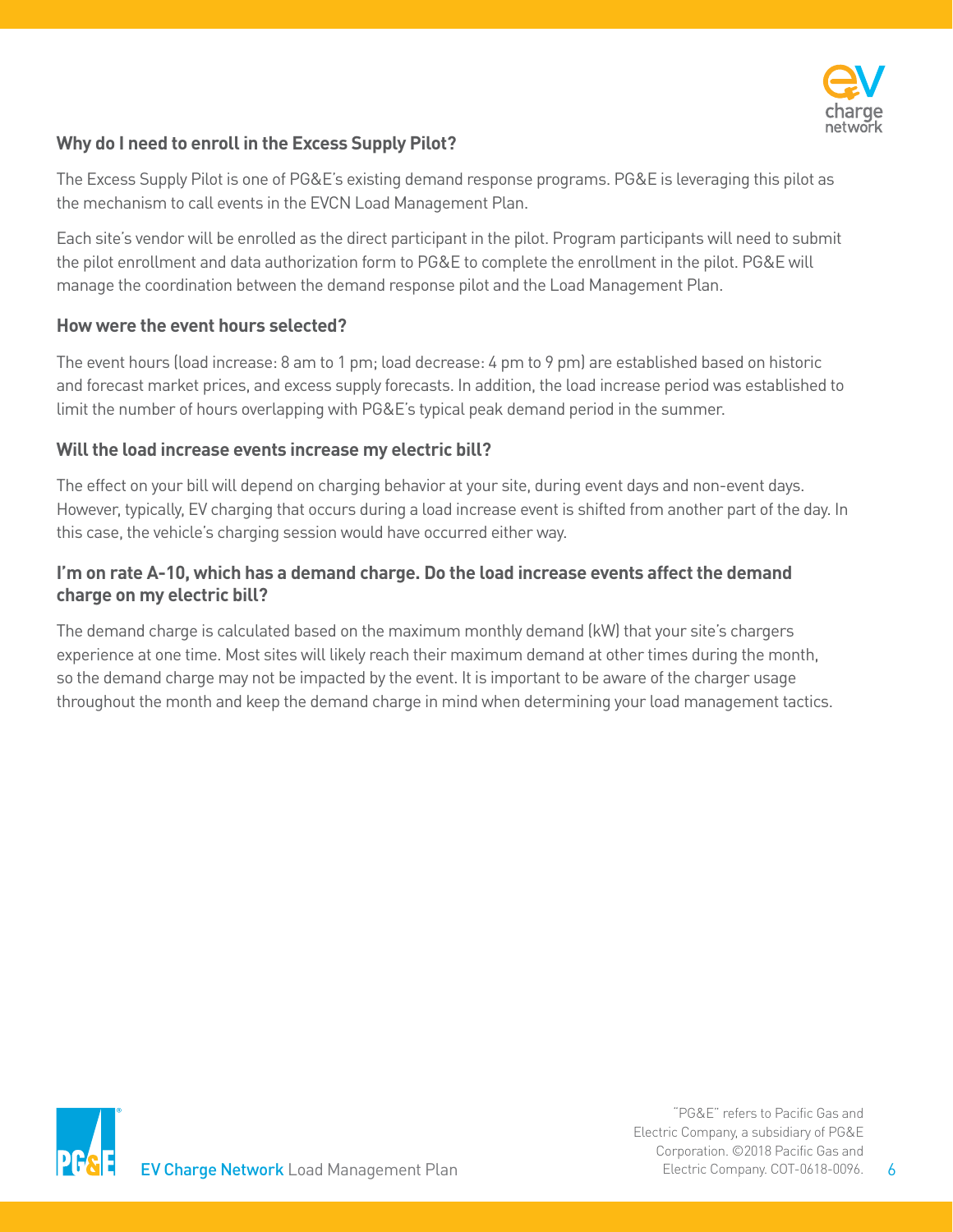

#### **IMPORTANT INFORMATION FOR CUSTOMERS AND THIRD-PARTY AGGREGATORS – BE SURE TO READ FIRST THIS IS A LEGALLY BINDING CONTRACT – READ IT CAREFULLY**

 (Agent) to disclose certain Customer-related data, as described below, to a third-party aggregator (Aggregator) solely for the purpose of participation in PG&E's Supply Side II Pilot (SSP II) and/or Excess Supply Pilot (XSP) in accordance with the rules of the XSP/SSP II programs and pursuant to California The purpose of this form is to allow a customer (Customer) to authorize PG&E and its Agent, Olivine, Inc., Public Utilities Commission (CPUC) Decision (D.) 16-06-029.

 the SSP II and/or XSP programs for the Customer's Service Agreement[s] attached to this agreement. In addition, by signing this agreement, Aggregator and Customer understand that Customer gives the Aggregator the authority to represent and act on behalf of the Customer solely for purposes pertaining to Such authority is subject to the rules of the SSP II / XSP programs and pursuant to D.16-06-029.

Customer understands that once Customer authorizes Aggregator to access Customer's personal information, Customer is responsible for ensuring that the Aggregator safeguards the personal information from further disclosure without Customer consent.

I, (Customer),

Name of Customer According to PG&E Records

| <b>Contact First Name</b>                                                      | <b>Contact Last Name</b> | Title (if applicable) |                       |  |  |  |
|--------------------------------------------------------------------------------|--------------------------|-----------------------|-----------------------|--|--|--|
| <b>Mailing Address</b>                                                         | City                     | <b>State</b>          | <b>Postal Code</b>    |  |  |  |
| <b>Email Address</b>                                                           |                          | <b>Phone Number</b>   |                       |  |  |  |
| do hereby authorize the following third party:                                 |                          |                       |                       |  |  |  |
| Name of Aggregator                                                             |                          |                       |                       |  |  |  |
| <b>Contact First Name</b>                                                      | <b>Contact Last Name</b> |                       | Title (if applicable) |  |  |  |
| <b>Mailing Address</b>                                                         | City                     | <b>State</b>          | <b>Postal Code</b>    |  |  |  |
| <b>Email Address</b>                                                           |                          |                       | <b>Phone Number</b>   |  |  |  |
| to receive access to information for the following electric Service Agreement: |                          |                       |                       |  |  |  |

Service Address Service City Service Agreement ID

 (*For more Service Agreements, please list additional Service Agreements on a separate sheet and attach it to this form.*)

 A. This authorization provides authority to the Aggregator to request and receive from PG&E and its Agent the following information for the Service Agreement(s) specified in this form for the period of time specified in Section D:

 1. Customer Account information, including service address; rate schedule; Service Agreement; service voltage; meter number and type; location of the Service Agreement on the CAISO grid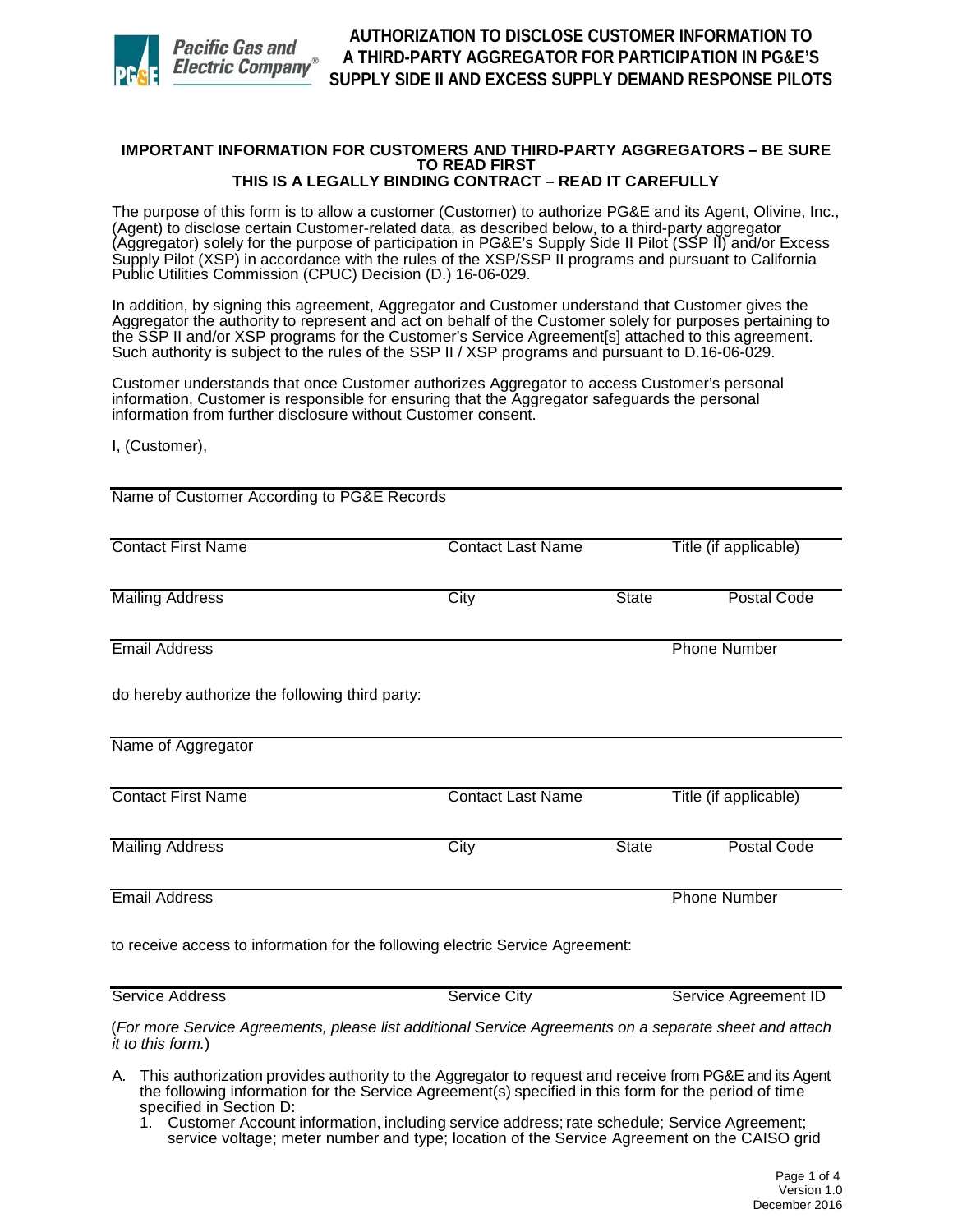

### *Pacific Gas and* Electric Company®

#### **SUPPLY SIDE II AND EXCESS SUPPLY DEMAND RESPONSE PILOTS AUTHORIZATION TO DISCLOSE CUSTOMER INFORMATION TO A THIRD-PARTY AGGREGATOR FOR PARTICIPATION IN PG&E'S**

(including sub LAP and pNode); and the identity of Meter Data Management Agent, Meter Service Provider, and Load Serving Entity (LSE),

- 2. Up to 1 year of historical electric meter interval data,
- Operator (CAISO) Demand Response System for its DR Services (to be provided to your LSE), 3. Unique identifier number to track Service Agreement in the California Independent System
- 4. PG&E demand response program(s), tariff schedule(s), and tariff options in which the Service Agreement(s) are currently enrolled and the estimated date of when the customer may be eligible to participate in the SSP II and/or XSP programs without any contractual or program obligations under the terms and conditions of the tariff that may result in financial or tariff implications such as, but are not limited to, losing bill protection or incentive payments, return of received incentives, and/or penalties,
- 5. Ongoing access to electric meter interval data, as it is available,
- 6. Certain calculated data, calculated by PG&E or its Agent, as required for participation in the SSP II / XSP programs. This calculated data includes Aggregator's resource-level baseline and performance settlement-quality meter data (SQMD), which is an aggregation of data from all customers participating through the Aggregator.
- B. Customer understands that PG&E and its Agent will provide the information outlined in Section A for the Service Agreement(s) included in this agreement to the Aggregator solely for the purposes of,
	- Validation of eligibility for participation in the SSP II and/or XSP programs,
	- Bidding into the California Independent System Operator (CAISO) wholesale energy market,
	- Calculation of customer baseline and performance data,
	- • Calculation of any payments payable to and penalties chargeable to Customer under the SSP II / XSP programs.
- Operator (CAISO) the following information outlined in Section A for the Service Agreement(s) C. Customer understands that PG&E and its Agent will provide to the California Independent System included in this agreement, as required by the CAISO:
	- 1. Customer Account information,
	- 2. Unique identifier number to track Service Agreement in the CAISO Demand Response System,
	- 3. Ongoing access to electric meter interval data, as it is available,
	- 4. Aggregator's resource-level SQMD, calculated by PG&E or its Agent, as required for participation in the SSP II / XSP programs.
- D. Customer authorizes the release of Customer data, as specified in this agreement for the Service Agreement(s) specified in this form for the duration of Customer's participation in the SSP II and/or XSP programs. In all cases, the Authorization for a Service Agreement will be automatically revoked if (1) PG&E determines that the Service Agreement is not eligible to participate in the SSP II and/or XSP programs, (2) the Service Agreement is no longer participating in the SSP II and/or XSP programs, (3) the Service Agreement is closed, (4) authorization is revoked by Customer, or (5) the SSP II and/or XSP programs are terminated, whichever occurs soonest.

 Customer understands that PG&E or its Agent may transmit data to the Aggregator even after the authorization has been revoked. These post-authorization data transfers will be limited to initial and data transfers allow the Aggregator to settle invoices with the CAISO for the period when Customer updated data for the time period during which this authorization was valid. These post authorization Service Agreements were active in the SSP II and/or XSP programs.

- E. Customer authorizes PG&E and its Agent to provide the information outlined in Section A, as necessary, via the following methods:
	- 1. SSP II / XSP web-based system provided by PG&E's Agent
	- 2. PG&E's ShareMyData platform
	- 3. Secured email or electronic format via a secured data transmission platform.
- F. Customer acknowledges that Aggregator is not PG&E's agent for any purpose. PG&E or its Agent Aggregator to comply with PG&E's tariffs or for any damages caused by Aggregator's failure to perform any commitment to the Customer. Neither PG&E nor its Agent are involved in any party to any agreement between Customer and Aggregator for participation in the SSP II / XSP dispatch from the Aggregator as part of the SSP II / XSP programs. shall not be liable to the Customer for any damages resulting from any acts, omissions, or representations made by Aggregator in connection with Aggregator's solicitation of Customer or with the Aggregator's performance of any of its functions in the SSP II / XSP programs. PG&E or its Agent shall not be liable to Customer for any damages caused to the Customer by any failure by transactions with the Customer related to the SSP II / XSP programs, nor are PG&E or its Agent a programs. This expressly includes any impact to Customer's electricity bill resulting from an event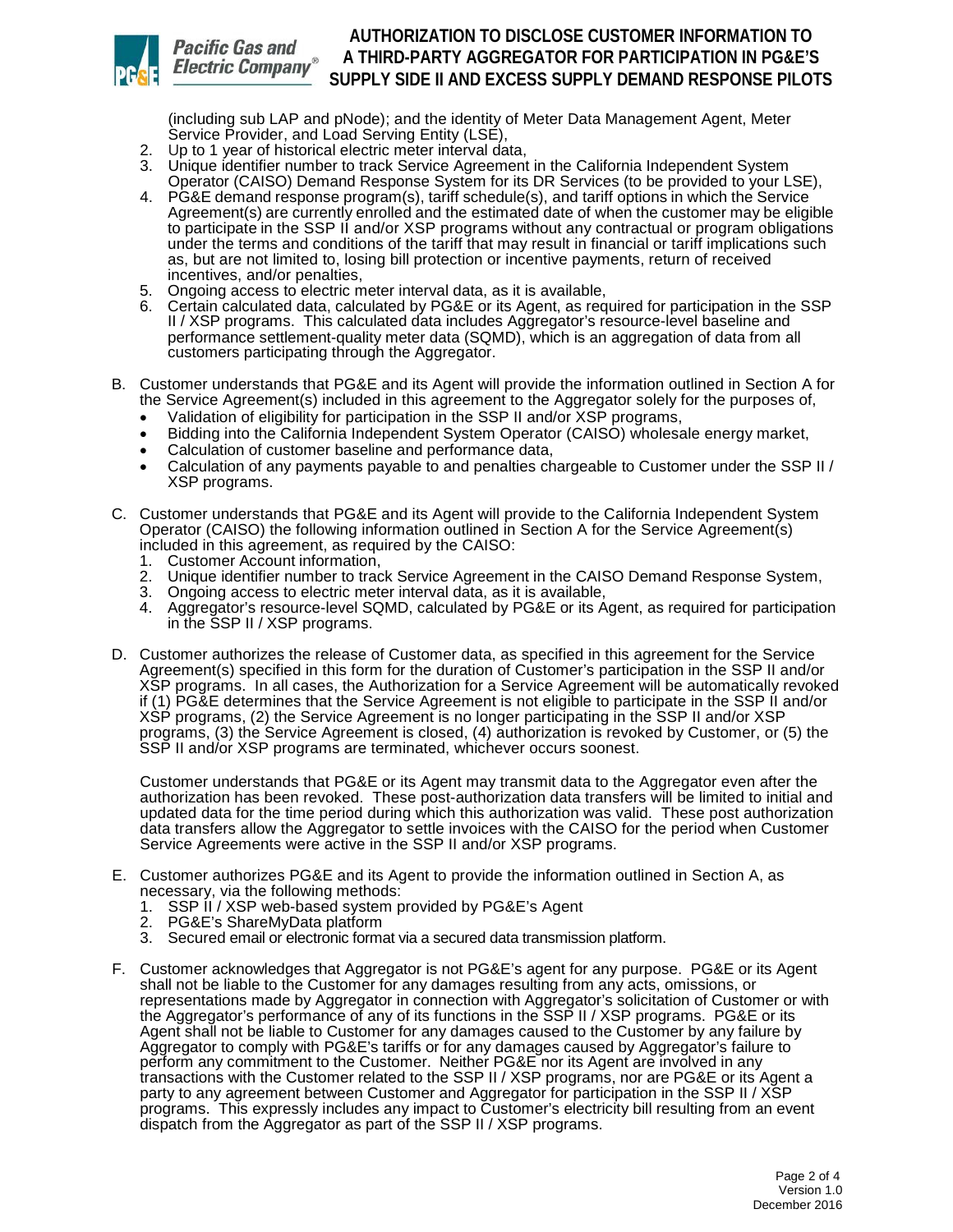

#### Pacific Gas and **Electric Company**

#### **SUPPLY SIDE II AND EXCESS SUPPLY DEMAND RESPONSE PILOTS AUTHORIZATION TO DISCLOSE CUSTOMER INFORMATION TO A THIRD-PARTY AGGREGATOR FOR PARTICIPATION IN PG&E'S**

 G. This agreement at all times shall be subject to such modifications as the California Public Utilities Commission may direct from time to time in the exercise of its jurisdiction.

#### **CUSTOMER AUTHORIZATION**

 I, (Customer), declare under penalty of perjury under the laws of the State of California that I am and that I have authority to financially bind the Customer of Record. I understand PG&E reserves the document for my Service Agreement(s) or facilities to the above-designated Aggregator. I hereby release, hold harmless, and indemnify PG&E and its Agent from any liability, claims, demands, and pursuant to this Authorization; 2) the unauthorized use of this information by the Aggregator; and 3) cancel this authorization at any time by submitting a written revocation using this form. authorized to execute this document on behalf of the Customer of Record listed at the top of this form right to verify any authorization request submitted before releasing information or taking any action on my behalf. I authorize PG&E and its Agent to release the requested information specified in this causes of action, damages, or expenses resulting from: 1) any release of information to the Aggregator from any actions taken by the Aggregator pursuant to this Authorization. I understand that I may

| AUTHORIZED CUSTOMER SIGNATURE |  |
|-------------------------------|--|
|-------------------------------|--|

DATE SIGNED (mm/dd/yyyy)

#### **AGGREGATOR AGREEMENT**

 I, (Aggregator), hereby agree to comply with the terms and conditions of this Agreement and to release, hold harmless, and indemnify PG&E and its Agent from any liability, claims, demand, causes of action, damages, or expenses resulting from the use of customer information obtained pursuant to this authorization.

AUTHORIZED AGGREGATOR SIGNATURE DATE SIGNED (mm/dd/yyyy)

#### **CUSTOMER REVOCATION OF AUTHORIZATION**

 I, (Customer), declare under penalty of perjury under the laws of the State of California that I am authorized to execute this document on behalf of the Customer of Record listed at the top of this form and that I have authority to financially bind the Customer of Record. I hereby revoke the authorization to expenses resulting from: (1) any negligent conduct relating to this revocation, (2) from any refusal to release information to the Aggregator pursuant to this revocation: (3) for any conduct by the Aggregator in connection with this revocation. release information to the above-designated Aggregator. I hereby release, hold harmless, and indemnify PG&E and its Agent from any liability, claims, demands, causes of action, damages, or

AUTHORIZED CUSTOMER SIGNATURE DATE SIGNED (mm/dd/yyyy)

 **[PG&E internal use only}** 

**Date Received:** \_\_\_\_\_\_\_\_\_\_\_\_\_\_\_\_\_\_\_\_(mm/dd/yyyy)